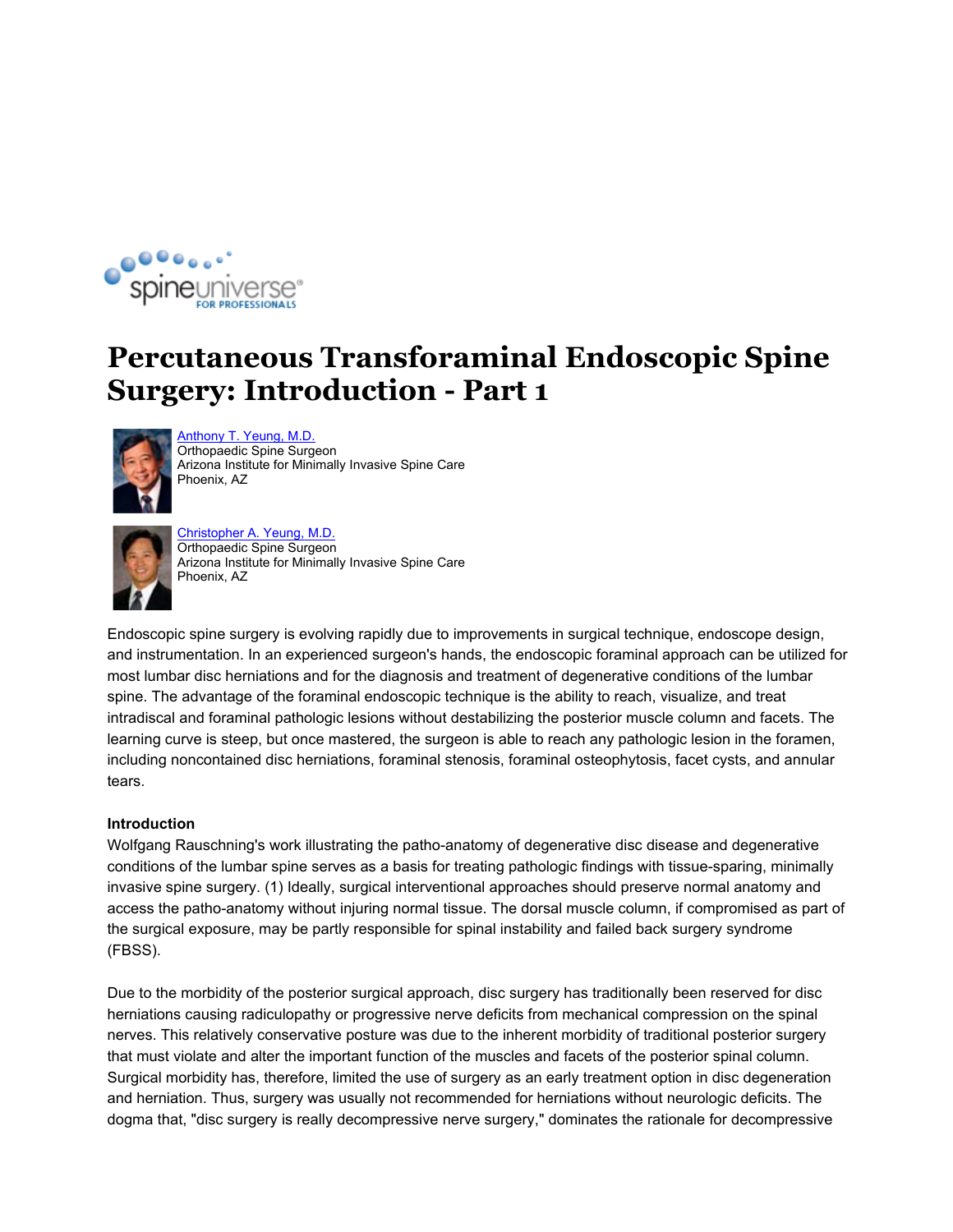discectomy for herniated discs.

Many disc herniations, however, are not the result of an acute event, but an accumulation of several insults to the spine that lead to painful degeneration, annular tears, and eventual disc herniation. (2) Advances in endoscopic surgery therefore offer surgeons the opportunity to visualize and probe pathologic lesions that may cause pain as a prodromal symptom that progress to a full-blown herniation. Minimally invasive surgical options that do not have the inherent approach-related morbidity are possible with the endoscopic foraminal portal, therefore endoscopic diagnosis and surgical intervention can be considered for painful spinal conditions that were previously operated on only when there was evidence of nerve damage.

The foraminal approach provides excellent cannula access from T-10 to L-5 for foraminal structures illustrated in this cadaver dissection (Figure 1). The endoscope and instruments are introduced through a cannula between the traversing and exiting nerves in an area known as Kambin's Triangle (Figure 2). Yeung developed an endoscopic system that featured beveled and slotted cannulas with the open end directed toward the dorsal foramen, exposing the epidural space and the base of the disc herniation in the same endoscopic view (Figure 3). A multi-channel flow integrated operating endoscope offering high quality imaging became the flagship of the new system (Figure 4, 5).



**Figure 1.** Cadaver dissection of the foramen from L2-S1 demonstrates excellent access to the postero-lateral portion of the disc through Kambin's triangular zone. Blue hubbed needles represent ideal placement of endoscope into the disc. At L-5, S-1, less room is present in the foramen, and a lateral facetectomy may be necessary if a high and narrow Ilium is present. Note the more cephalad the disc, the larger the foraminal portal.



**Figure 2.** Kambin's Triangle is the site of surgical access for posterolateral endoscopic discectomy. It is defined as a right triangle over the dorsolateral disc. The hypotenuse is the exiting nerve, the base (width) is the superior border of the caudal vertebra, and the height is the traversing nerve root. Kambin initially emphasized avoiding the spinal canal and staying within the confines of the triangular zone.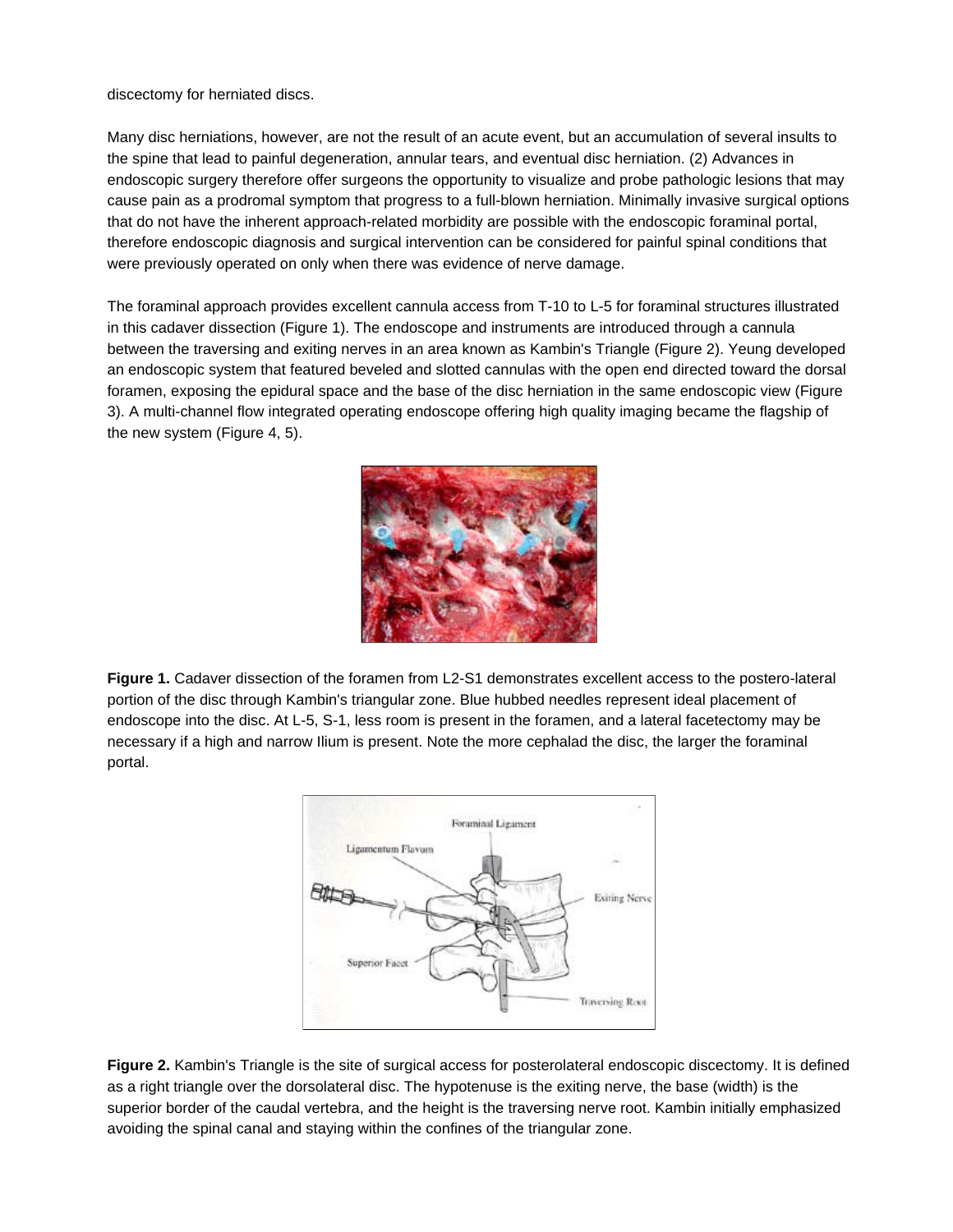

**Figure 3a** *From Regan JJ. Lieberman I. Atlas of Minimal Access Surgery, 2nd Edition. St. Louis: Quality Medical Publishing, 2003.*



**Figure 3b** *From Regan JJ. Lieberman I. Atlas of Minimal Access Surgery, 2nd Edition. St. Louis: Quality Medical Publishing, 2003.*

**Figures 3a and 3b.** Matthews and Yeung simultaneously advocated using Kambin's posterolateral approach to target the base of the disc herniation closer to the dura/traversing nerve root. Matthews first described the foraminal ligament as the "door" to the foramen. This approach advocated a more horizontal trajectory to the disc and visualization of the epidural space. By beveling the cannula, the YESS™ system provided visualization of the epidural space while targeting the base of the herniation. It was also no longer necessary to use a trephine to fenestrate the annulus.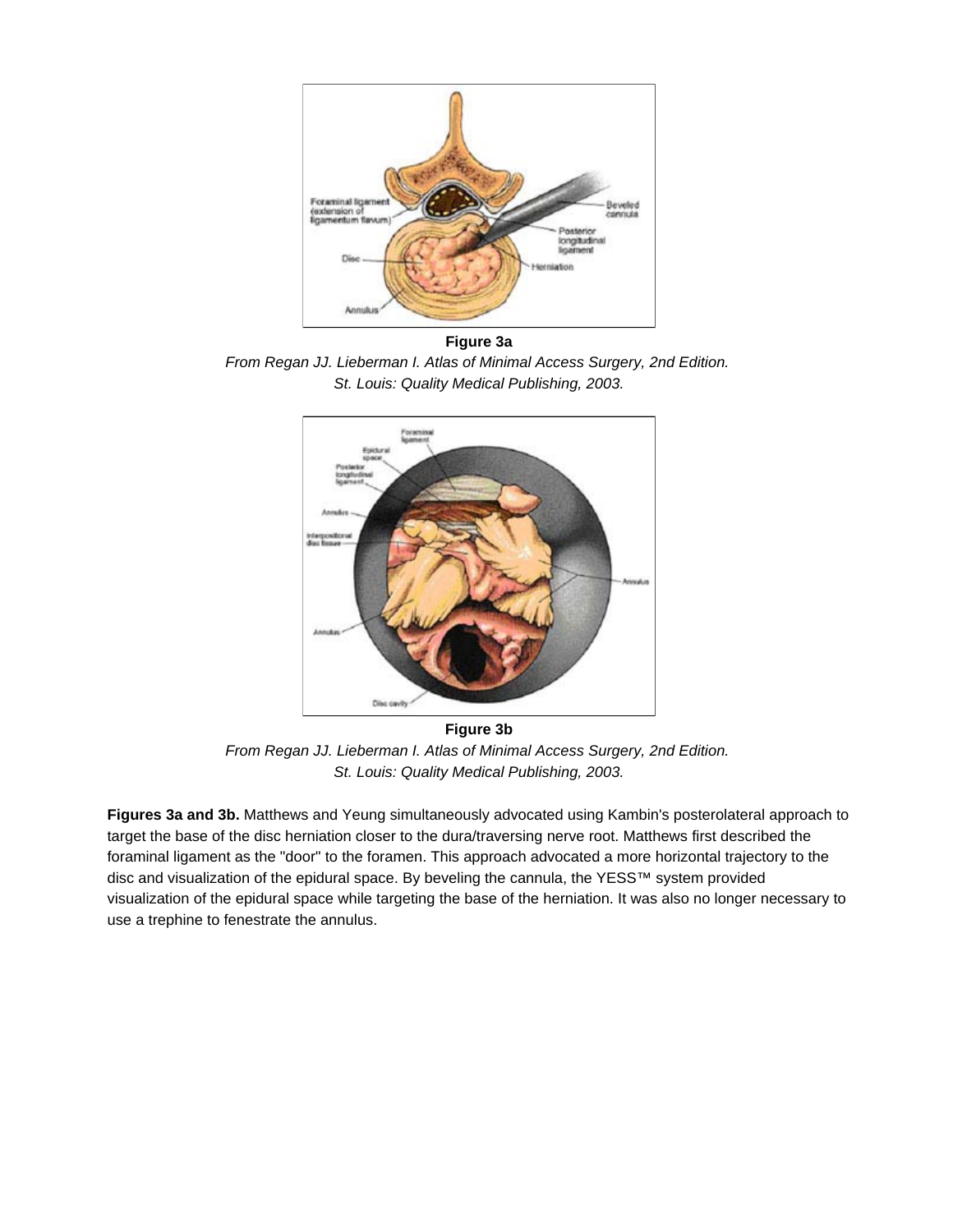

**Figure 4.** The YESS™ endoscope features multi-channel irrigation and a 2.8-mm working channel. Complementary access cannulas and instruments improved visualization of the epidural space and the foramen. (Illustration by David Azarello)



**Figure 5.** Uniportal technique for selective endoscopic discectomy. Small pituitary rongeurs are used for visualized posterior fragmentectomy. The beveled cannula can be positioned to view the epidural space, annular wall, nucleus pulposus, and intradiscal cavity in the same field of vision. The cannula can be rotated to provide surgical access, but at the same time used to protect the exiting nerve. (Illustration by David Azarello and Christopher Yeung)

The purpose of this article is to present advances in endoscopic technique and equipment that showcase the foraminal endoscopic approach to the spine as a minimally invasive, tissue-sparing alternative to traditional posterior transcanal surgery.

Last Updated: 07/25/2006

## *Related Articles on this Topic*

- Indications for Foraminal Endoscopic Surgery: Part 2
- Potential Complications and Avoidance: Part 3
- Summary and References: Part 4
- Degenerative Diseases of the Spine: Lecture on the Cervical Spine (Clinical Presentation)
- Interbody Fusion for Disc Disease Following Discectomy
- TLIF: Indications for Pseudoarthrosis